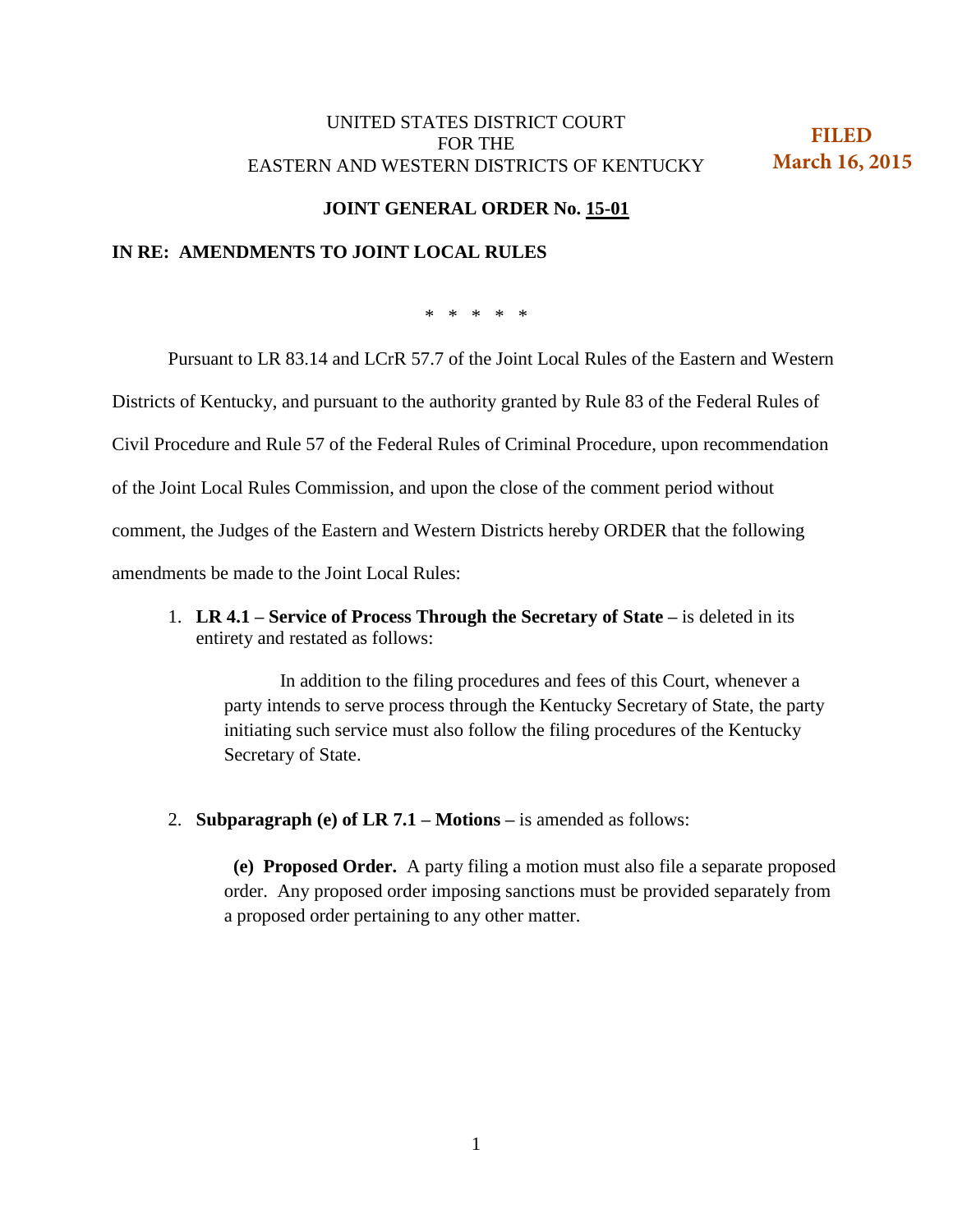3. **LR 72.2 – Objections To Non-Dispositive Ruling of Magistrate Judge –** is adopted as follows:

## **Objections To Non-Dispositive Ruling of Magistrate Judge**

Subject to any deadlines established by the Court, a party objecting to a nondispositive order of a magistrate judge must file a written objection with fourteen (14) days of service of the non-dispositive order. Unless directed by the Court, no party may file any response to a written objection.

4. **Subparagraph (a) of LR 83.2 – Permission to Practice in a Particular Case –** is amended to state as follows:

**(a) Procedure.** An attorney who has not been admitted to the Bar of the Court – but who is in good standing in the Bar of any state, territory, or the District of Columbia – may represent parties before the Court if the attorney has paid the prescribed *pro hac vice* admission fee to the Clerk of the Court and been granted leave by the Court to appear *pro hac vice* in a particular case. A separate motion for each attorney requesting *pro hac vice* admission must include the following information:

- (1) *Admission Status.* The motion must identify each Bar in which the attorney is a member and attach a certificate of good standing issued by the highest court of the state, territory, or the District of Columbia in which the attorney is a resident. The certificate of good standing must be issued no more than ninety (90) days before the filing of the motion.
- (2) *Disciplinary History.* The motion must disclose whether the attorney is currently or has ever been disbarred, suspended from practice, or subject to other disciplinary action by any court, state, territory, or the District of Columbia.
- (3) *Consent to Jurisdiction*. The motion must include a statement indicating that the attorney consents to be subject to the jurisdiction and rules of the Kentucky Supreme Court governing professional conduct.
- (4) *ECF Training*. The motion must identify the method of training completed by the attorney before use of the Court's electronic filing system.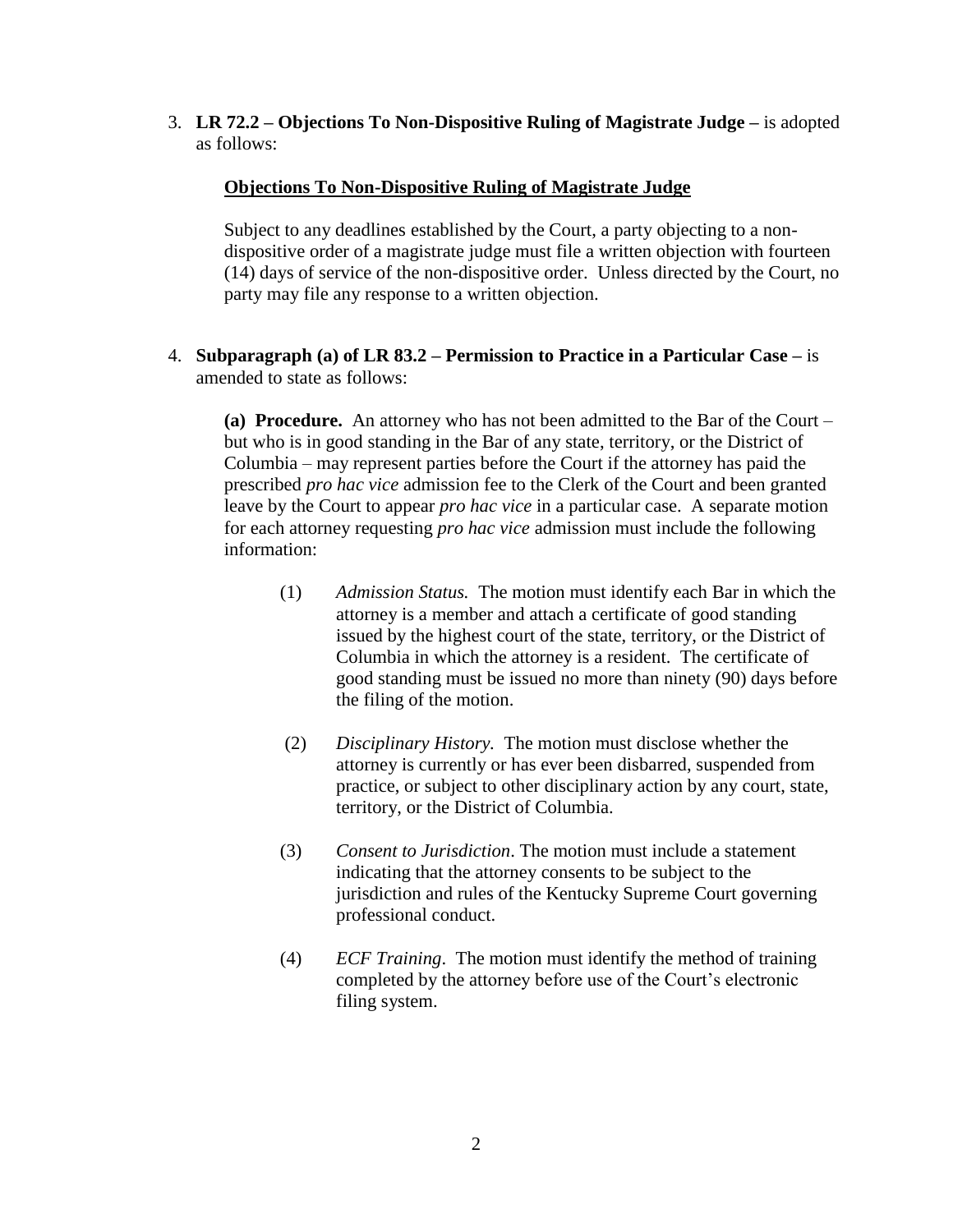5. **Subparagraphs (b) and (f) LCrR 12.1 – Motions –** is amended as follows:

 **(b) Motions for an Extension of Time.** Extensions of time in criminal actions will be granted only if the party seeking the extension files a motion demonstrating good cause. Extensions of time by agreement of the parties are not valid in criminal cases. A memorandum opposing a motion for an extension of time must be filed within seven (7) days of service of the motion.

**…** 

 **(f) Proposed Order.** A party filing a motion must also file a separate proposed order. Any proposed order imposing sanctions must be provided separately from a proposed order pertaining to any other matter.

6. **Subparagraph (a) of LCrR 57.2 – Permission to Practice in a Particular Case –** is amended as follows:

**(a) Procedure.** An attorney who has not been admitted to the Bar of the Court – but who is in good standing in the Bar of any state, territory, or the District of Columbia – may represent parties before the Court if the attorney has paid the prescribed *pro hac vice* admission fee to the Clerk of the Court and been granted leave by the Court to appear *pro hac vice* in a particular case. A separate motion for each attorney requesting *pro hac vice* admission must include the following information:

- (1) *Admission Status.* The motion must identify each Bar in which the attorney is a member and attach a certificate of good standing issued by the highest court of the state, territory, or the District of Columbia in which the attorney is a resident. The certificate of good standing must be issued no more than ninety (90) days before the filing of the motion.
- (2) *Disciplinary History.* The motion must disclose whether the attorney is currently or has ever been disbarred, suspended from practice, or subject to other disciplinary action by any court, state, territory, or the District of Columbia.
- (3) *Consent to Jurisdiction*. The motion must include a statement indicating that the attorney consents to be subject to the jurisdiction and rules of the Kentucky Supreme Court governing professional conduct.
- (4) *ECF Training*. The motion must identify the method of training completed by the attorney before use of the Court's electronic filing system.